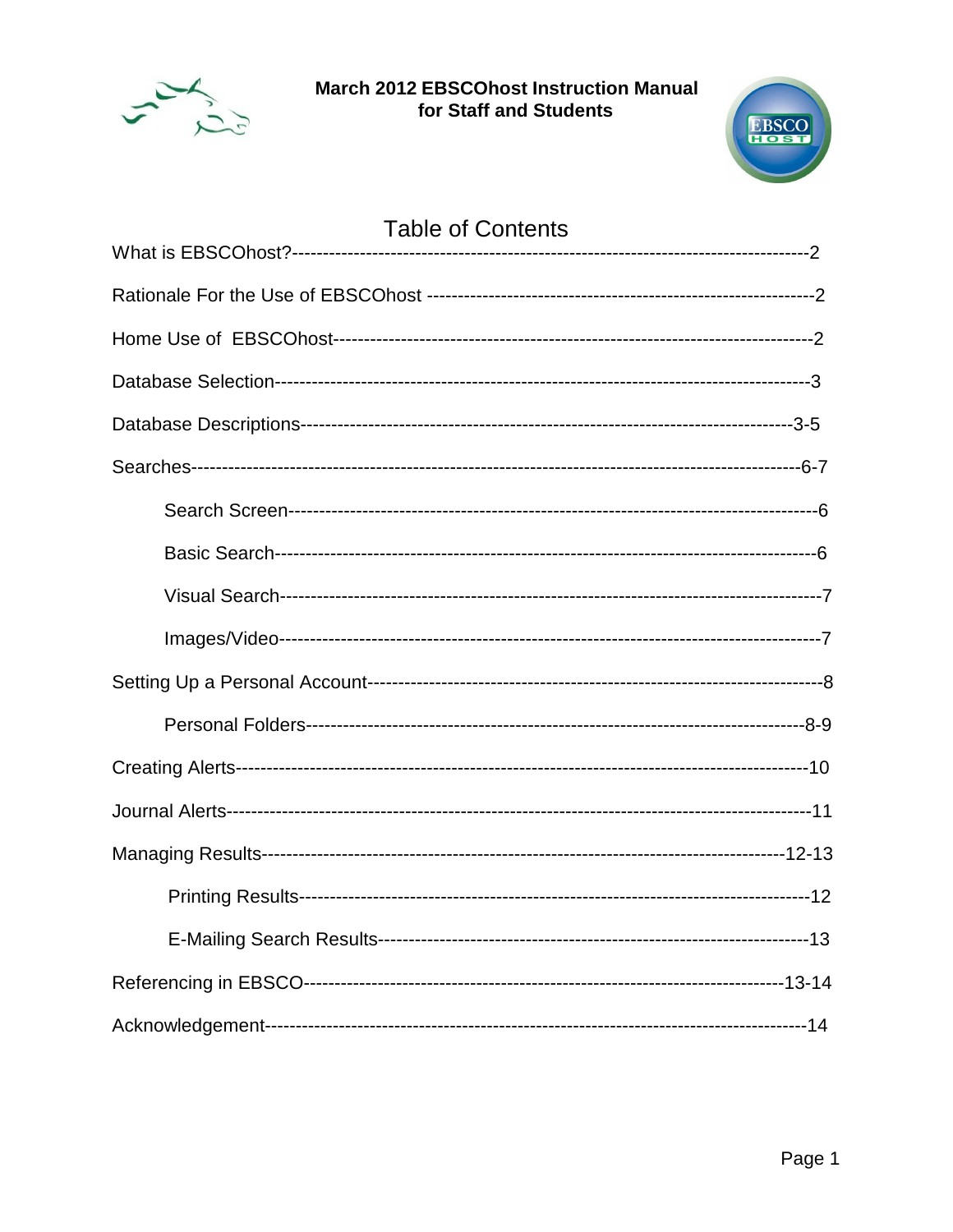



## **What is EBSCOhost?**

- $\triangleright$  EBSCO Publishing has created EBSCOhost, a collection of databases that provides high quality academic resources for all levels of academic institutions.
- $\triangleright$  It is the most used reference resource in the world.
- $\triangleright$  These electronic resources include full-text journals, magazines, newspapers and reports to serve the needs of all researchers.

## **Rationale for the use of EBSCOhost:**

- $\triangleright$  Accessing quality sources through a focused academic database is much more efficient than trying to sift through results obtained through general search engines
- $\triangleright$  Many university and college professors do not allow the use of general websites, with the expectation that students only use databases.
- $\triangleright$  EBSCOhost databases are used at most Canadian post-secondary institutions so students who become familiar with them in high school have a distinct advantage as they continue their education.
- $\triangleright$  Staff and students can use EBSCOhost databases as a resource to access information on interests or hobbies through up-to-date full text articles from the magazines and newspapers they enjoy reading.
- $\triangleright$  Staff can use EBSCOhost databases to access articles connected to their curriculum areas.

## **Home Use of EBSCOhost:**

- $\triangleright$  Not only is EBSCOhost accessible on all school computers in the Hastings and Prince Edward District School Board, but it is available for home use by all students and staff.
- $\triangleright$  It can be accessed at home at: http://search.ebscohost.com

User ID: hpedsb Password: hpedsb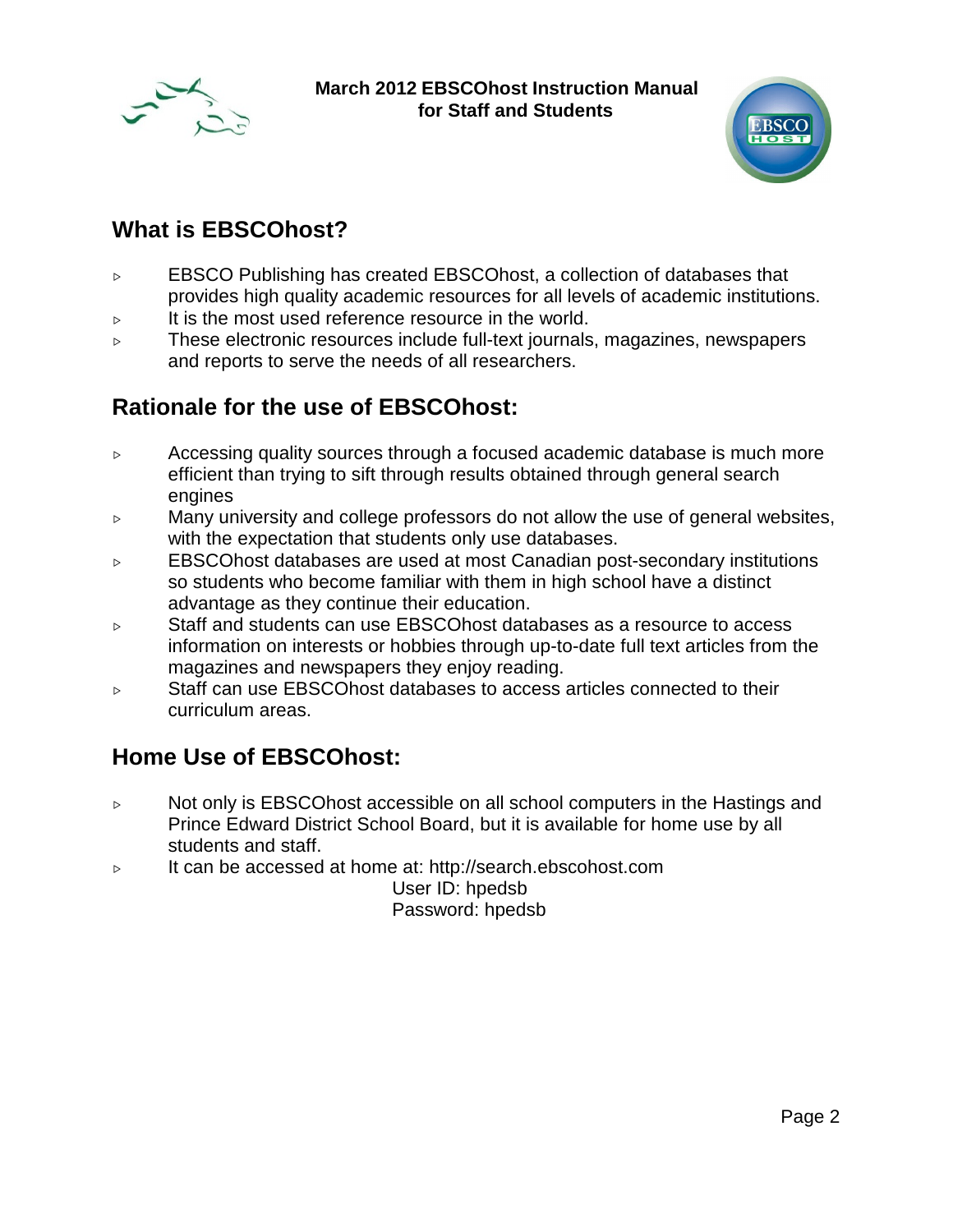



# **Database Selection**



EBSCOhost provides a wide variation of databases to meet the needs of the users. The initial database screen on the left offers individual subject related databases, such as: Literary Reference Center, Canadian Points of View Reference Center, and the Canadian Student Research Centre, as well as EBSCOHost Web which is a collection of databases, shown on the above right screen. In EBSCOHost Web, users can choose to search a number of databases simultaneously by checking off the databases they wish to search.

# **Database Descriptions**

### **EXEC 25 Canadian Points of View Reference Centre** (Also in Knowledge Ontario)



Designed to assist researchers in understanding the full scope of a wide range of controversial subjects, The Canadian Points of View Reference Center features a series of full-text essays representing opposing viewpoints on a variety of important issues. Students can use this resource as a guide to debate, developing arguments, writing position papers, and for development of critical thinking skills. The Canadian Points of View Reference Center provides full-text content pertaining to hundreds of topics, each with an

overview (objective background/description), point (affirmative argument) and counterpoint (opposing argument). Topics covered include: affirmative action, cloning, DNA profiling, HIV/AIDS status disclosure, immigration, Iraq, Israel & the Palestinians, Katrina and FEMA response, nuclear proliferation, separation of church and state, standardized testing, stem cell research, tax cuts, voting machines, and many more.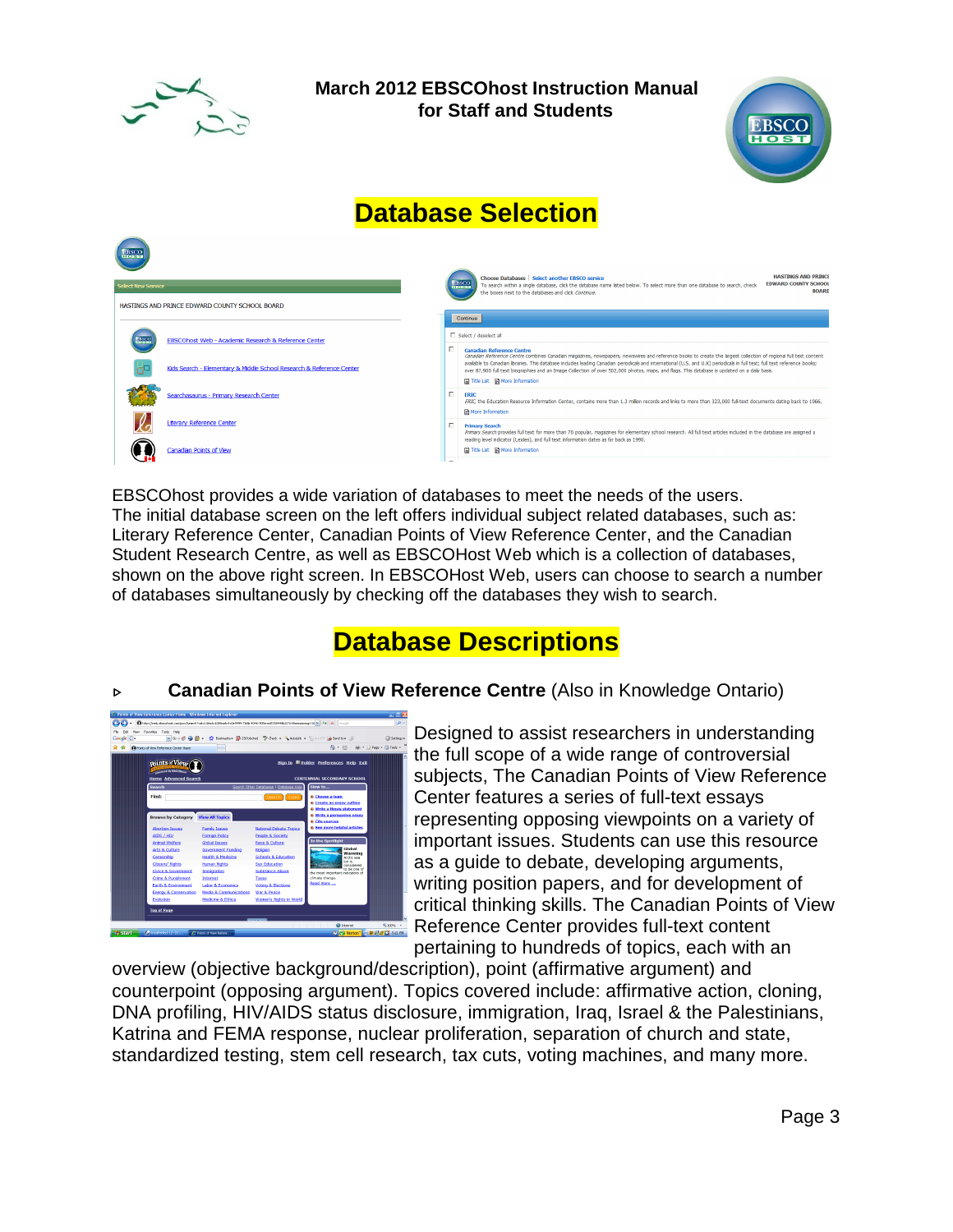



## **EBSCOHost Web Databases**

### Í **Canadian Reference Centre**

Canadian Reference Centre combines Canadian magazines, newspapers, newswires and reference books to create the largest collection of regional full text content available to Canadian libraries. This database includes leading Canadian periodicals and international (U.S. and U.K) periodicals in full text; full text reference books; full text biographies and an Image Collection. This database is updated on a daily basis. This database is very useful for obtaining information on current issues, as well as archived information that may assist in these searches. For example, full text articles from Maclean's magazine are available from 1991 to the present.

### Í **ERIC**

ERIC, the Educational Resource Information Center, contains more than 2,200 digests along with references for additional information and citations and abstracts from over 1,000 educational and education-related journals

### **EXECUTE:** Literary Reference Center



Literary Reference Center (LRC) is a comprehensive literary reference database, which provides users with a broad spectrum of reference information from antiquity to the present day. LRC is a completely fulltext database that combines information from over 1,000 books and monographs, major literary encyclopedias and reference works, hundreds of literary journals, and unique sources not available anywhere else. LRC contains detailed information on the most studied authors and their works and is an essential resource for public, academic and high school libraries. Two different interfaces are available for this database. Both offer identical features, including a many of limiters and the choice of browsing instead of doing a specific search.

### **Funk and Wagnalls New World Encyclopedia**

This database provides over 25,000 encyclopedic entries covering a variety of subject areas.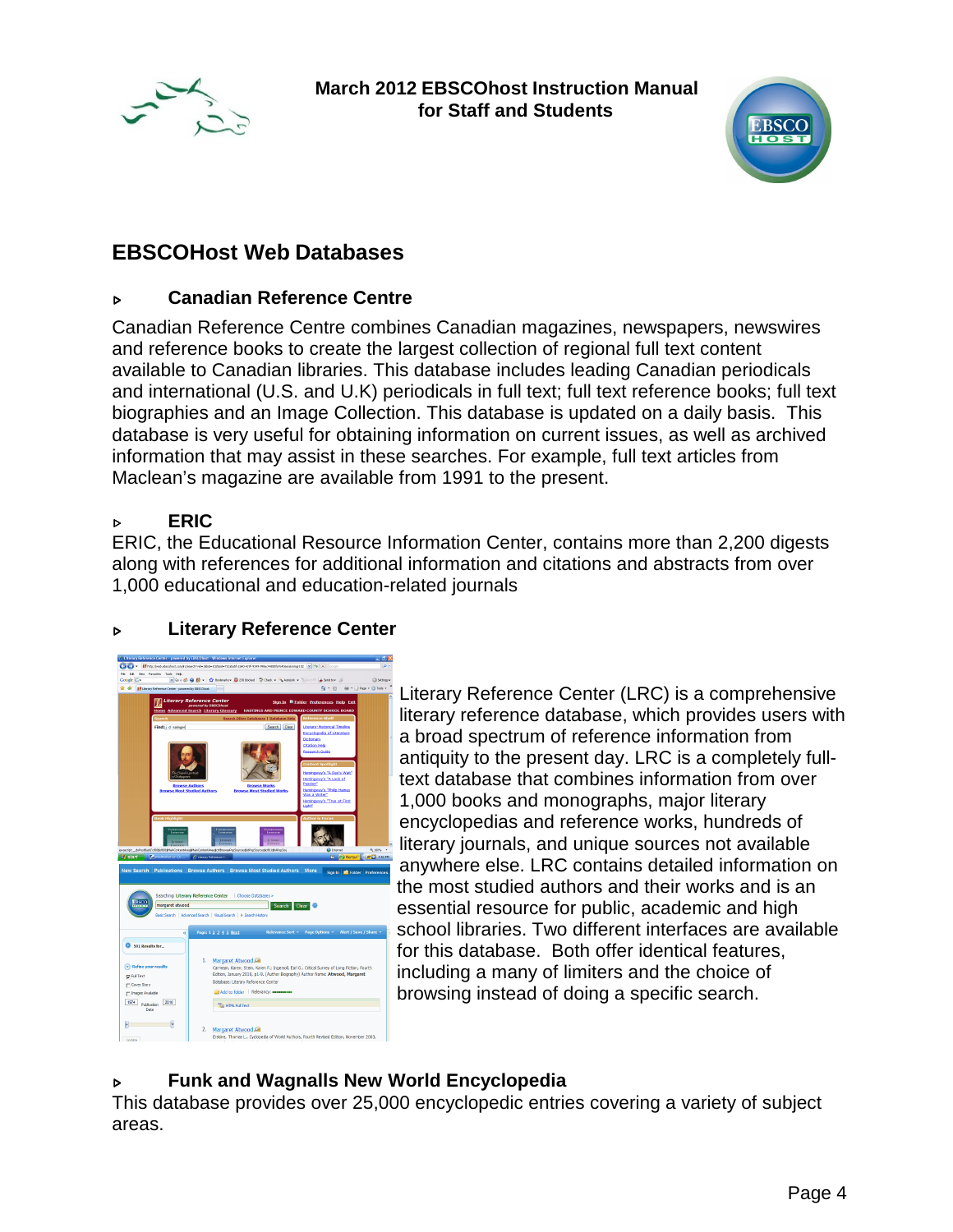



### **EXECUTE:** Primary Search

Primary Search provides full text for more than 70 popular magazines for elementary school research. All full text articles included in the database are assigned a reading level indicator (Lexiles), and full text information dates back as far as 1990.

### **EXECUTE:** History Reference Center

History Reference Center offers full text from more than 2,000 reference books, encyclopedias and non-fiction books, cover to cover full text for more than 120 history periodicals, more than 59,600 historical documents, 49,600 biographies of historical figures, more than 110,200 historical photos and maps, and more than 80 hours of historical video.

### **EXECUTE:** Library, Information Science & Technology Abstract

Library, Information Science & Technology Abstracts (LISTA) indexes more than 560 core journals, nearly 50 priority journals, and nearly 125 selective journals; plus books, research reports and proceedings. Subject coverage includes librarianship, classification, cataloging, bibliometrics, online information retrieval, information management and more. Coverage in the database extends back as far as the mid-1960s

### **EXECUTE:** Teacher Reference Center

Teacher Reference Center provides indexing and abstracts for 280 of the most popular teacher and administrator journals and magazines to assist professional educators.

### Í **Education Research Complete**

Education Research Complete is the definitive online resource for education research. Topics covered include all levels of education from early childhood to higher education, and all educational specialties, such as multilingual education, health education, and testing. Education Research Complete provides indexing and abstracts for more than 2,100 journals, as well as full text for more than 1,200 journals, and includes full text for nearly 500 books and monographs.

### **Science Reference Center**

Science Reference Center is a comprehensive research database that provides easy access to a multitude of full text science-oriented content. This database contains full text for nearly 640 science encyclopedias, reference books, periodicals, etc. Topics covered include: biology, chemistry, earth & space science, environmental science, health & medicine, history of science, life science, physics, science & society, science as inquiry, scientists, technology and wildlife.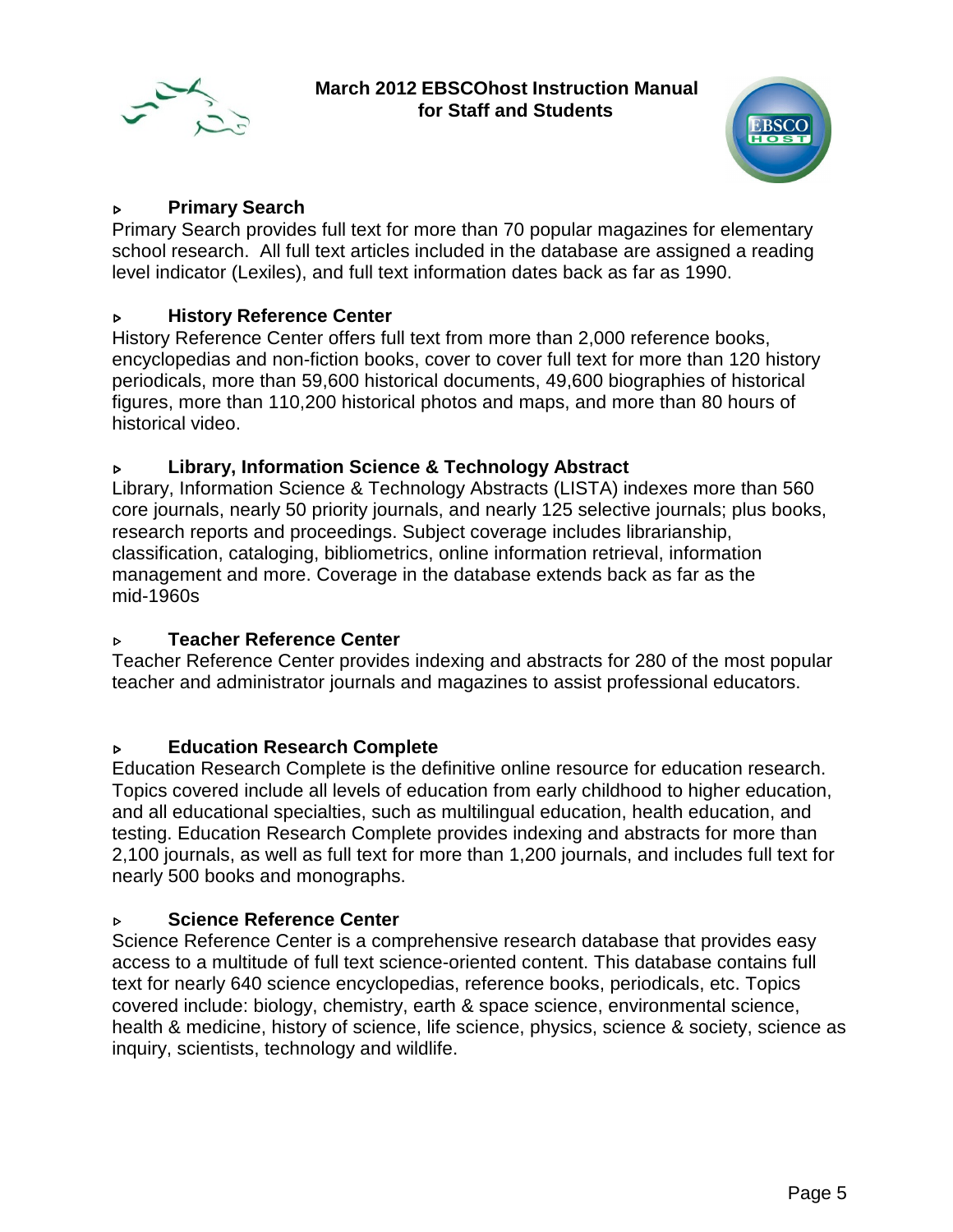



# **Search Screens**

The search screens are essentially the same for most of the EBSCOhost databases. Only the Canadian Points of View Reference Center has a completely different interface. What does vary from database to database is the number and type of **limiters** that can be used to fine tune a search. Searches can be narrowed by using different limiters within specific databases. Limiters include such things as:

Name of Publication **Publication Date** Number of Pages Publication Type **Articles with Images** Peer Reviewed

Note: Peer Reviewed articles are articles of a higher academic level that are the result of academic research.

## **Basic Search**

### **Basic Search Screen**



- $\blacktriangleright$  Enter your search terms in the "Find" field.
	- < Keep your search terms **simple**.
- $\blacktriangleright$  The user can also select any limiters below the search box to further focus the search.Click on the search button to display the result list.

### **Search Results Screen**



The articles can be further sorted if you have to many hits. Your options will be on the left hand side of the page.

The available types of publications (Source Types) are displayed on the left as well. If the user wishes to look at a particular type of publication first (e.g. Canadian Magazines), clicking on that link will display those results first.

Users can also limit results by using the subject headings on the left of the results list.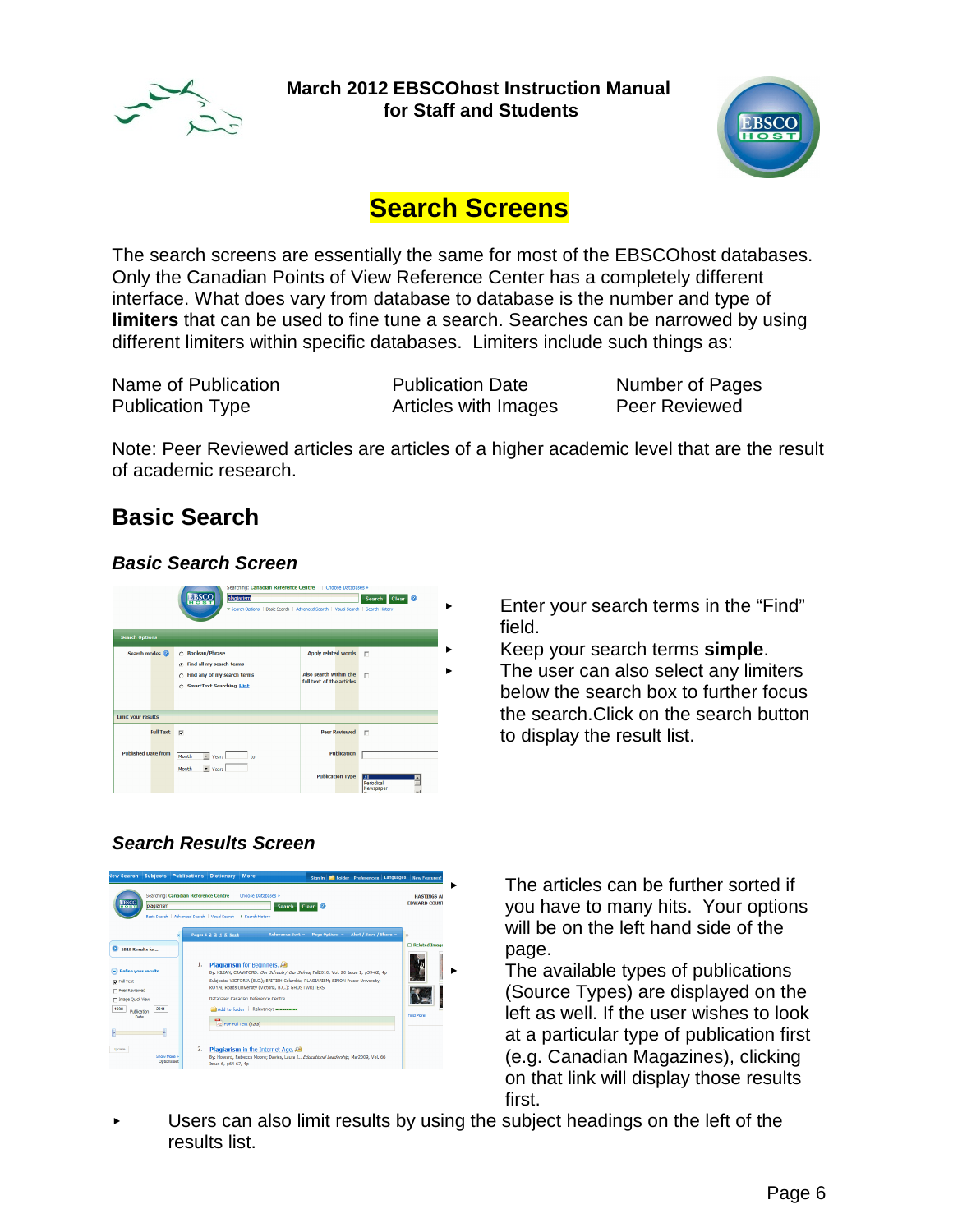



## **Visual Search**

A Visual Search is especially useful when the user is exploring a new topic and needs ideas for keywords or sub-topics.



It is important that you limit your results to full-text by clicking in the appropriate box.

- **Type in your simple key words** and click on search.
- $\blacktriangleright$  A column of topics will appear and you can expand any topic by clicking on it. You can continue to expand until you come to an article.

## **Images and Video**



If a search result has related images links will be displayed on the right hand side of the screen.

Remember: If you use an image or video you must reference it.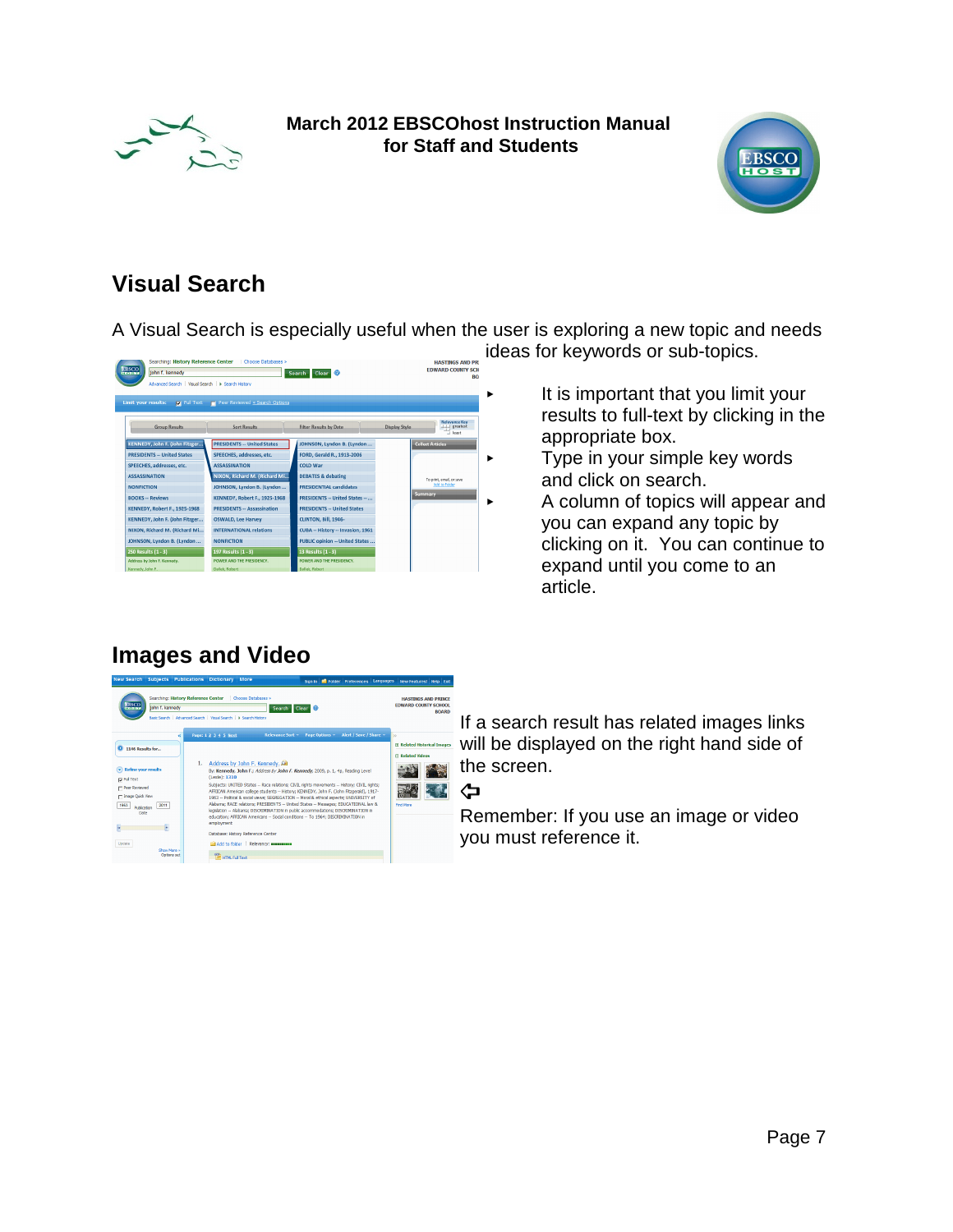



# **Setting Up A Personal Account**

### **Why create a Personal Account?**

- Setting up a personal account allows you to add and save articles to a personal folder. If you use the "Add to Folder" feature, without signing in to your personal account, the search will be lost when you exit the program
- Users can save preferences which will load every time they log on
- Users can quickly save any articles that they may wish to use and then take the time later to go through them. This is especially useful if research spans a long time period
- Users won't have to worry later about trying to find the article again.
- Users can easily access the folder from home, as well as school.

### **To set up a Personal Account:**

- < Once you are in EBSCOhost, click on "Sign In" located on the blue toolbar at the top of the page
- **EXECUTE:** Click on the "Create A New Account" link.
- Fill in the fields on the "Create A New Account" screen and click on "Submit"
- ▶ Once you are in EBSCOhost, click on "Sign In".
- < Type in your User Name and Password

| New Search Subjects Publications Dictionary More |                                         |                                                                                                                                                    |                      |                                      |                                                                                         | Sign In <b>E</b> Folder Preferences Languages New Features! Help Exit     |
|--------------------------------------------------|-----------------------------------------|----------------------------------------------------------------------------------------------------------------------------------------------------|----------------------|--------------------------------------|-----------------------------------------------------------------------------------------|---------------------------------------------------------------------------|
| Sign In to My EBSCOhost<br>+Back<br>ERSCO        |                                         | Sign in <b>B</b> Folder Preferences Languages New Features! Help Exit<br><b>HASTINGS AND PRINCE</b><br><b>EDWARD COUNTY SCHOOL</b><br><b>BOARD</b> | +Back<br>EBSCO       | Sign In to My EBSCOhost              |                                                                                         | <b>HASTINGS AND PRINCE</b><br><b>EDWARD COUNTY SCHOOL</b><br><b>BOARD</b> |
| <b>Create a new Account</b>                      |                                         |                                                                                                                                                    | Sign In              |                                      |                                                                                         |                                                                           |
|                                                  | Account Type Personal Account More Info |                                                                                                                                                    | Create a new Account | I forgot my password                 | I forgot my user name and password                                                      | Create a Charge Back Account                                              |
| <b>First Name</b><br><b>Last Name</b>            |                                         |                                                                                                                                                    | <b>User Name</b>     |                                      | Sign In<br>Sign in to access your personalized My EBSCO/host account.                   |                                                                           |
| E-mail Address                                   |                                         |                                                                                                                                                    | Password             |                                      | With this account, you can:<br>· Save preferences                                       |                                                                           |
| <b>User Name</b>                                 |                                         | This is the user name you will use to sign in to My EBSCOhost.                                                                                     |                      | Login                                | . Organize your research with folders<br>. Share your folders with others               |                                                                           |
| Password                                         |                                         | Five-character minimum, no spaces                                                                                                                  |                      | E Load Preferences from My EBSCOhost | · View others' folders<br>. Save and retrieve your search history                       |                                                                           |
| <b>Retype Password</b>                           |                                         |                                                                                                                                                    |                      |                                      | . Create email alerts and/or RSS feeds<br>. Gain access to your saved research remotely |                                                                           |

**"Create a New Account" screen**" **"Sign In To Personal Account" screen**

| Language English<br>Run Smarttext @ nn C nff<br>Search when<br>query returns no<br>results | $\overline{ }$                                                                                                                                             | Autocomplete $C_{0n}$ $C_{0f}$<br>search<br>suggestions |                                                                                                                                                                   |
|--------------------------------------------------------------------------------------------|------------------------------------------------------------------------------------------------------------------------------------------------------------|---------------------------------------------------------|-------------------------------------------------------------------------------------------------------------------------------------------------------------------|
| <b>Result List Display</b>                                                                 |                                                                                                                                                            |                                                         |                                                                                                                                                                   |
|                                                                                            | Format C standard<br>C Title Only<br>$C$ Rriof<br>C petaled                                                                                                | Page layout                                             | $\epsilon$<br>c<br>$\circ$ .<br>E C<br>Three<br>Two<br>Two<br>One<br>Columns<br>Columns<br>Columns<br>Column                                                      |
|                                                                                            | Image OuickView C on C off Hint                                                                                                                            |                                                         | Sort by C Relevance C Database Default                                                                                                                            |
| Results per page 50                                                                        |                                                                                                                                                            |                                                         |                                                                                                                                                                   |
| Print, E-mail, Save Export                                                                 |                                                                                                                                                            |                                                         |                                                                                                                                                                   |
|                                                                                            | Default format C Standard Field Format<br>Detailed Citation and Abstract<br>$\epsilon$<br><b>Citation Format</b><br>MLA (Modern Language Assoc.)<br>$\sim$ | <b>Export settings</b>                                  | Save citations to a file formatted for:<br>Direct Export to EndNote, ProCite, CITA<br>F-mail a file with citations in:<br>EndNote, ProCite, or Reference Manage = |

### **Setting Up Preferences**:

Sign in to your account. Click on "Preferences" on the blue toolbar at the top of the screen. You can change the default search preferences. **Suggested changes:** 50 results per page

Citation Format - change to MLA or APA

Type in your e-mail address if you plan to e-mail.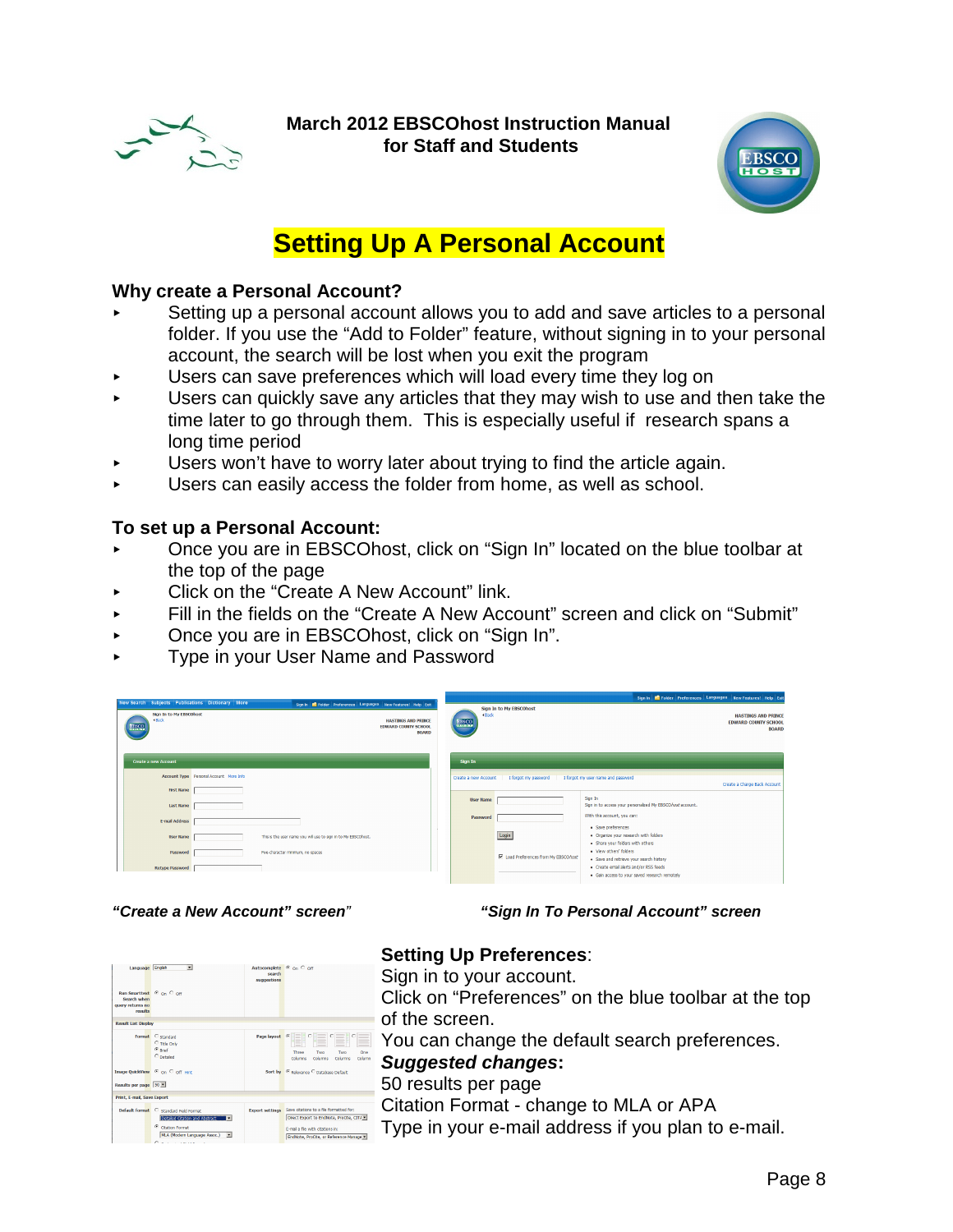



### **Using the Personal Folder:**

- < An article can be added to the folder from the result list or from within the article itself by clicking on the "Add to Folder" icon.
- < Users can view articles in their folder by clicking on "Folder" icon at the top of the screen.

### **Creating and Managing Multiple Folders:**

- < Users can create new folders and sub-folders, rename folders and move articles from folder to folder.
- **Fig.** This helps users organize large numbers of articles which could be organized by topic or course etc.

### **To Create a new Folder:**

- $\triangleright$  click on the "New" icon on the left hand side of the screen.
- $\blacktriangleright$  Type in the name of the folder and click on "Save".
- $\blacktriangleright$  In the "Notes" field information about the folder may be added.

### **Moving Items to a Folder:**

- < From the "Personal Folder" screen, check the box beside any item to be moved to a specific folder.
- $\triangleright$  From the drop down "Move To:" menu at the top of the list, click the target folder. This will move the selected articles to the target folder.

### **Deleting items from a Folder:**

From the top of the results list, there is an option to delete all items or selected items.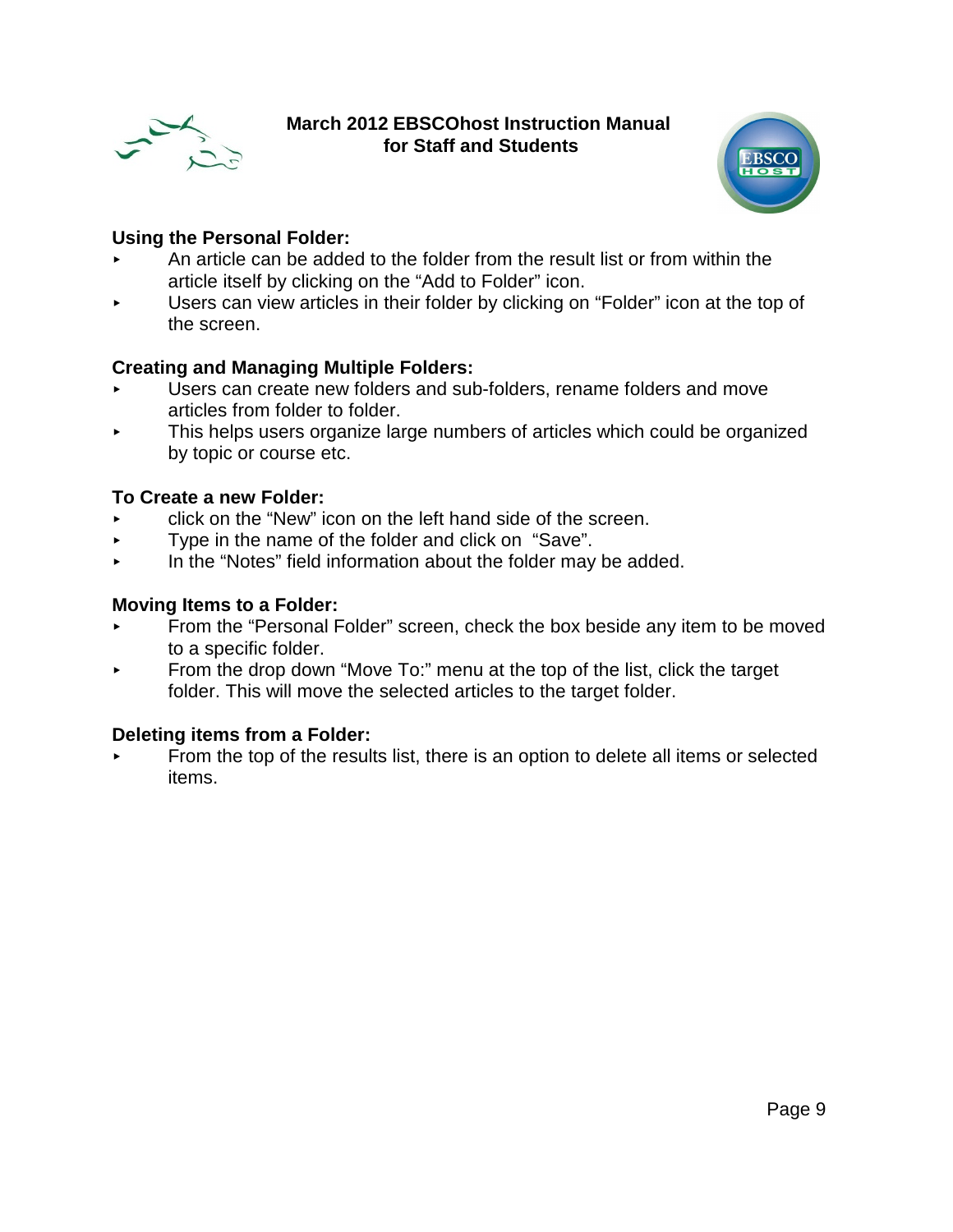



# **Creating Search (Topic) Alerts**

Why save a topic as an alert?

< Users can save searches and EBSCOhost will e-mail new articles on the topic are added to the database

To save a search as an alert:

| <b>BIOBE</b> | Searching: Canadian Reference Centre<br>Choose Databases »<br>$\blacksquare$ Search $\blacksquare$ Clear $\blacksquare$<br>pierre trudeau<br>Basic Search   Advanced Search   Visual Search   ▶ Search History |  |                                                                             |
|--------------|----------------------------------------------------------------------------------------------------------------------------------------------------------------------------------------------------------------|--|-----------------------------------------------------------------------------|
|              | Page: 1 2 3 4 5 Next<br>$\ll$                                                                                                                                                                                  |  | Relevance Sort $\times$ Page Options $\times$ Alert / Save / Share $\times$ |

- $\triangleright$  the user must be logged into a personal account  $\blacklozenge$
- **Fall of the Kesult List screen, click the 'Alert/Save/Share' link**
- $\blacktriangleright$  From here, the user can save the search results to a personal folder or create

| F-mail                                                                                            |                                                |
|---------------------------------------------------------------------------------------------------|------------------------------------------------|
| Subject EBSCO Alert: pierre trudeau Full Text on 201                                              | Hide addresses $\square$<br>from recipients    |
| E-mail from epalerts@epnet.com                                                                    | F-mail format <sup>©</sup> Plain Text C HTML   |
| E-mail to                                                                                         |                                                |
| Separate each e-mail address with a semicolon.                                                    |                                                |
| Leave E-mail to field blank if you do not wish to<br>receive e-mail alerts.                       |                                                |
| <b>General Settings</b>                                                                           |                                                |
| Frequency Once a day                                                                              | Articles published One Year<br>within the last |
| Results format Brief                                                                              |                                                |
| RSS Feed a http://rss.ebscohost.com/AlertSyndicationService/Syndication.asmx/GetFeed?guid=2812789 |                                                |
| Save Alert<br>Cancel Alert                                                                        |                                                |

an alert

- $\blacktriangleright$  If it is not already entered, enter a name and description for the search
- **Example 2** add an email address and change any other settings, if necessary
	- < Click on 'Save Alert'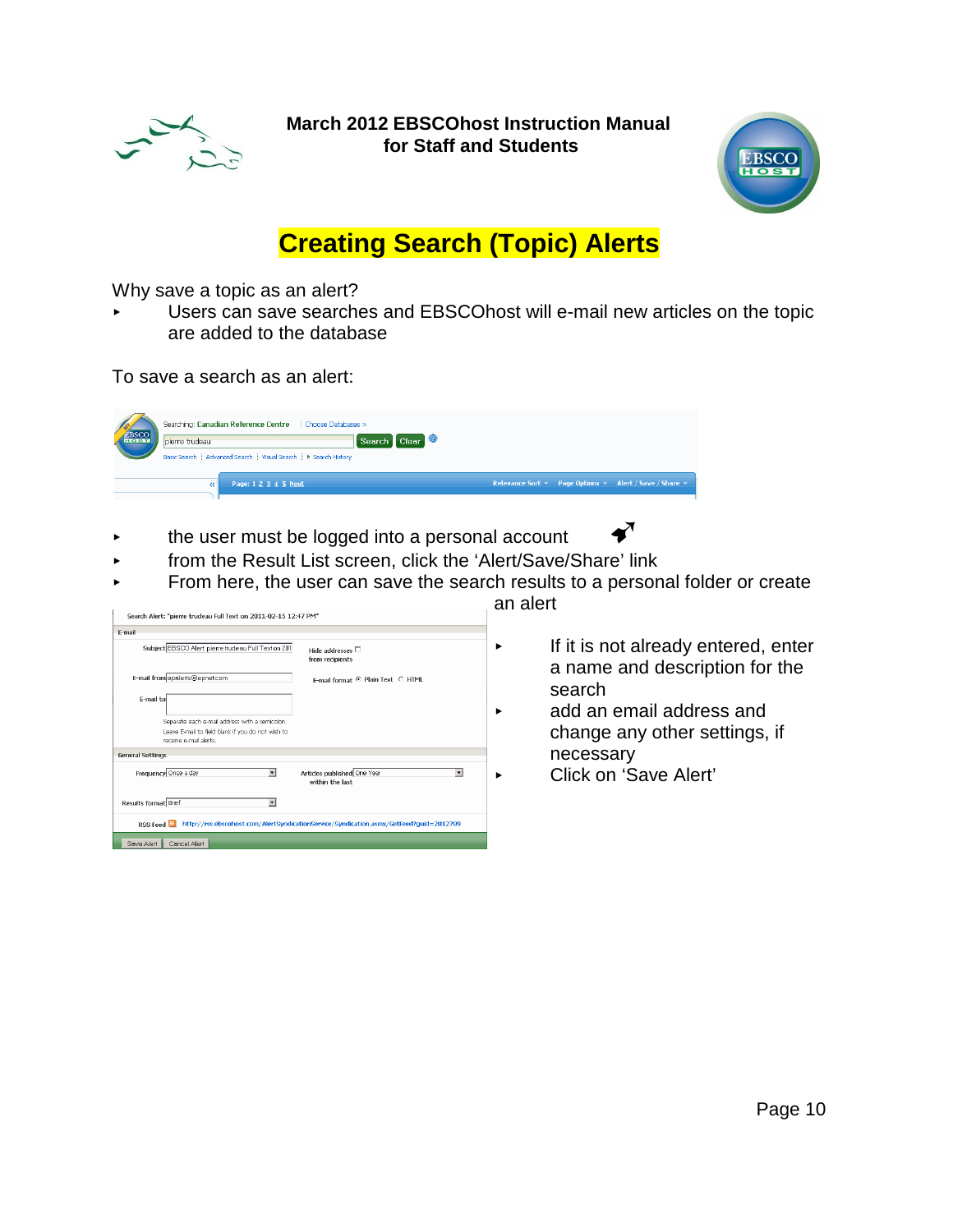



# **Journal Alerts**

### **Purpose of Journal Alerts:**

- < Each time a new issue of the selected journal is published EBSCOhost will e-mail an alert that includes the titles of the articles in issue and links to the articles themselves.
- $\triangleright$  This is very useful to keep up on issues or curriculum areas. For example, science teachers or students could have links to Scientific American and Science News which potentially could provide articles for personal or class use. EBSCOhost databases include journals that would be applicable in all curriculum areas.

### **Setting Up A Journal Alert:**

### **Publication Details screen**

| A Most Visited & Getting Started A Lotest Headlines                           |                                                                                |
|-------------------------------------------------------------------------------|--------------------------------------------------------------------------------|
|                                                                               | Not MP Sign in horo.                                                           |
| New Search Bublects Publications Dictionary More                              |                                                                                |
|                                                                               | Sign Out   45 Febbr   Preferences  <br>Languages   New Fosterest   Help   Cott |
| Searching: Canadian Reference Centre   Choose Databases >                     | HASTINGS AND PRINCE                                                            |
| wm<br>Search Clear<br><b>TELEVIS</b>                                          | FOIDARD COUNTY SCHOOL<br>BOARD                                                 |
| Basic Search   Advanced Search   Visual Search   Search History               |                                                                                |
| <b>Publications</b>                                                           |                                                                                |
|                                                                               |                                                                                |
| Browning: Canadian Reference Centre -- Publications                           |                                                                                |
| Browse                                                                        |                                                                                |
| <sup>(2</sup> Alphabetical C By Subject & Description C Match Any Words       |                                                                                |
| Page: Previous   Next 4 A B C D E F G H 1 J K L M N O P O R S T U Y W X Y Z B |                                                                                |
| Mark Items for Search Add                                                     |                                                                                |
|                                                                               |                                                                                |
| E B ABC Promium Nows                                                          |                                                                                |
| E B ADC Regional News                                                         |                                                                                |
| E By ABC Rural News                                                           |                                                                                |
| E B Abrams Report (MSNBC)                                                     |                                                                                |
|                                                                               |                                                                                |

### **Journal Alert screen**



- < From the 'Search Screen', click the 'Publications' link on the blue toolbar at the top of the page
- < To locate a publication, enter the title in the 'Browse Publications' field (not the 'Find Field' at the top of the page) and click 'Browse', OR the user can browse alphabetically through the list of titles.
- < Once the user has found a publication for which an alert is desired click on the title of the journal to access the 'Publication Details' screen.
- < Click on the 'Alert/Save/Share' link on the blue toolbar
- < Click on 'E-mail Alert'
- **Example 2** In the 'Alert Options' field checking off the 'Alert on Full Text Only' is recommended.
- **Enter an e-mail address** 
	- Save the Alert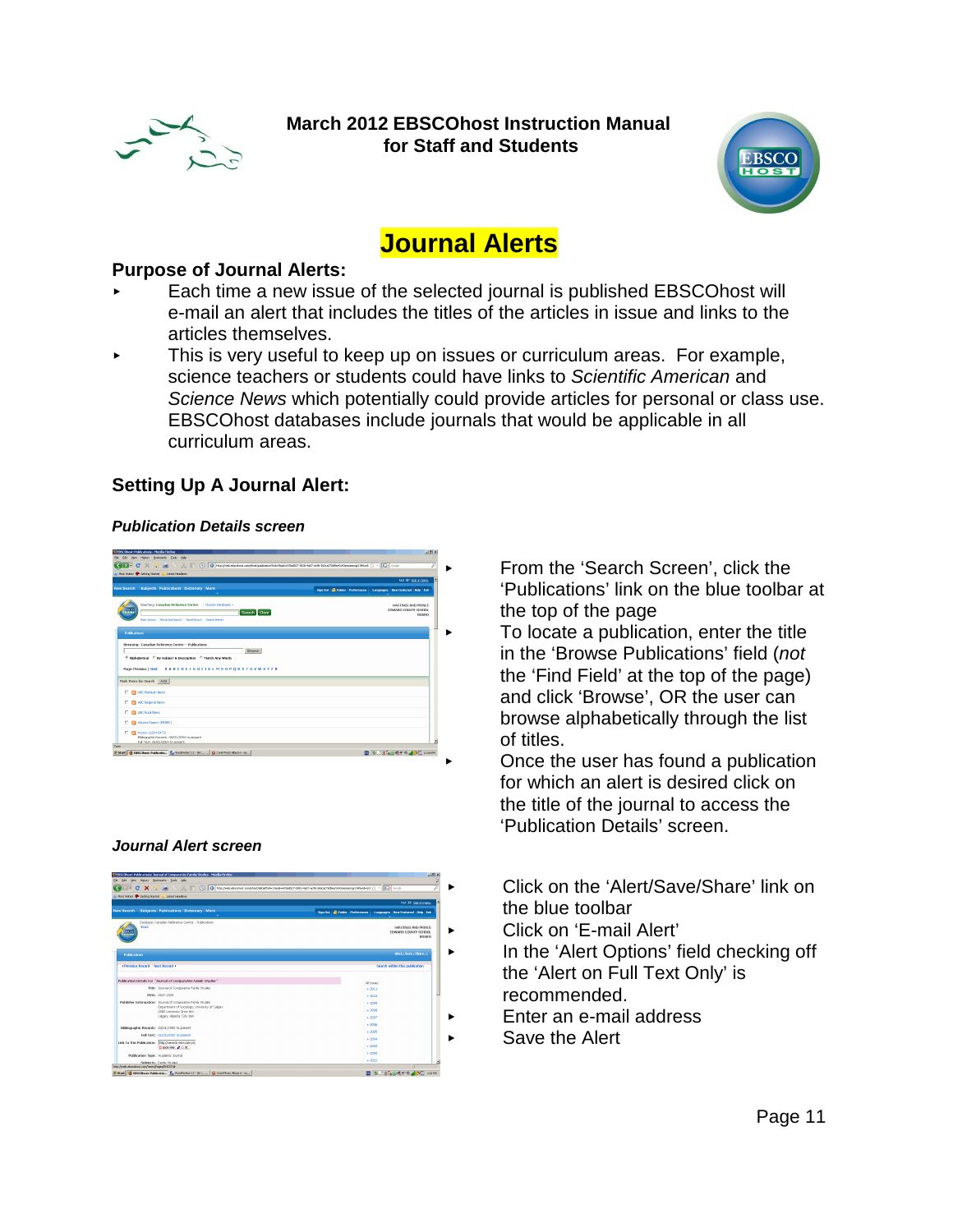



# **Managing Results**

## **Printing Results**

| Print Manager<br>(Back                                                                                                 |                                                          |
|------------------------------------------------------------------------------------------------------------------------|----------------------------------------------------------|
| <b>EBSCO</b>                                                                                                           |                                                          |
|                                                                                                                        |                                                          |
| <b>Articles</b>                                                                                                        |                                                          |
|                                                                                                                        |                                                          |
|                                                                                                                        |                                                          |
| Number of items to be printed: 1                                                                                       |                                                          |
| Print                                                                                                                  | Include when printing:                                   |
| Estimate Number Of Pages ]<br>For information on printing full text, see online help. For information on using Gtation | M HTML Full Text (when available)                        |
| Formats, see online otation help                                                                                       | C Standard Field Format                                  |
|                                                                                                                        | <b>Brief Citation</b>                                    |
|                                                                                                                        | <sup>C</sup> Citation Format                             |
|                                                                                                                        | MLA (Modern Language Assoc.)<br>$\overline{\phantom{a}}$ |

From the open result, click the Print icon in EBSCOhost**.** Do not print from the browser.The Print Manager screen appears.

< Under the 'Print' tab there is a link: 'Estimate Number of Pages' which may be useful for the user. Note: the estimate is sometimes off by a page or two.

- $\triangleright$  To the right of the 'Print' tab there are a number of options to 'Include while printing'. If the user does nothing it will use the existing settings.
- < Most users will select the default for 'HTML Full text' and 'Standard Field Format'.
- < The setting that users may wish to change is the 'Citation Format'**,** where they can choose from: AMA - American Medical Association

APA - American Psychological Association Chicago/Turabian Author-Date Chicago/Turabian Humanities MLA - Modern Language Association Vancouver/ICMJE

If the user makes not selection the necessary information for a citation/bibliography will be listed at the top of the first page. If the user is using one of the above formats, selecting it from the drop down menu will format the citation information in that form at the top of the first page. This will be very helpful in creating Reference Lists.

- EXTIP: EBSCOhost contains a few errors in proper APA and MLA formatting so it is important to only use the citation as a guideline and to compare it with citation forms available in school libraries**.**
- < After all settings have been selected, click on the 'Print' tab. The printer interface will appear. Click on 'Print' again.
- < NOTE: If the article being printed is in PDF format the EBSCOhost Print Manager screen will not appear. It will immediately go to the printer interface screen. Many PDF articles will not have all of the necessary citation information so it is important to make a notation of the information or print the first page from the HTML interface.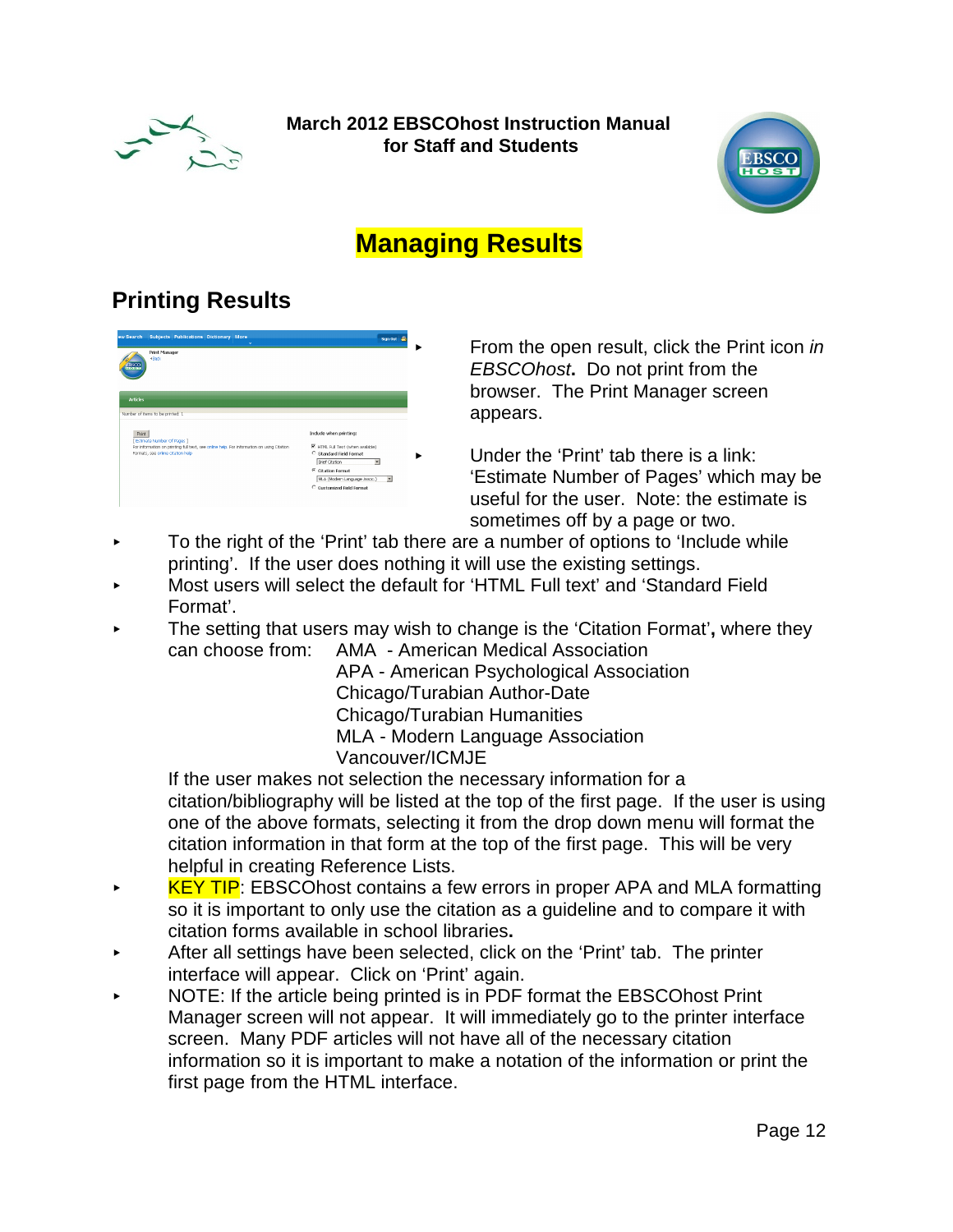



## **E-Mailing Results**

EBSCOhost allows users to e-mail articles from within the program. Users can e-mail from within an open article or from a results list of articles.

### **E-Mailing from within an article:**

| E-mail Manager<br><b>KBack</b><br>EBSCO |                                                |                                                                         |
|-----------------------------------------|------------------------------------------------|-------------------------------------------------------------------------|
| <b>Articles</b>                         |                                                |                                                                         |
| Number of items to be e-maled: 1        |                                                |                                                                         |
| E-mail from:                            | ephost@epnet.com                               | Include when sending:                                                   |
| E-mail to:                              | Separate each e-mail address with a semicolon. | M HTML Full Text (when available)<br><sup>©</sup> Standard Field Format |
| Subject:                                |                                                | Detailed Citation and Abstract<br>C Citation Format                     |
| Comments:                               |                                                | AMA (American Medical Assoc.)<br>$\overline{\phantom{a}}$               |
|                                         |                                                | C Customized Field Format                                               |
|                                         |                                                |                                                                         |

< Click on the 'E-mail' icon at the top of the article**.** The 'E-mail Manager' screen appears**.** The user should fill in the e-mail address and subject fields. < On the right hand side of the screen the user has the same options that were available for printing articles. < After the fields are filled in the user should click on the 'Send' button.

# **Referencing in EBSCO**

Go into the article that you will be using and click on the **'Cite' icon** at the right of the screen.



Copy and paste the citation format that you wish to use into a word processing program. Please note the appropriate title for your bibliography. For example, if you are using MLA your title should be "Works Cited" or APA should be "References".

After copying and pasting the FORMAT WILL NOT BE CORRECT, as the following examples illustrate. You must make some

changes to ensure that the formatting is correct. Examples of proper format can be obtained in the Library or at: http://edu.hpedsb.on.ca/css/ - Click on the Referencing Tab from the drop-down Library Tab in the menu

**See examples on the next page.**